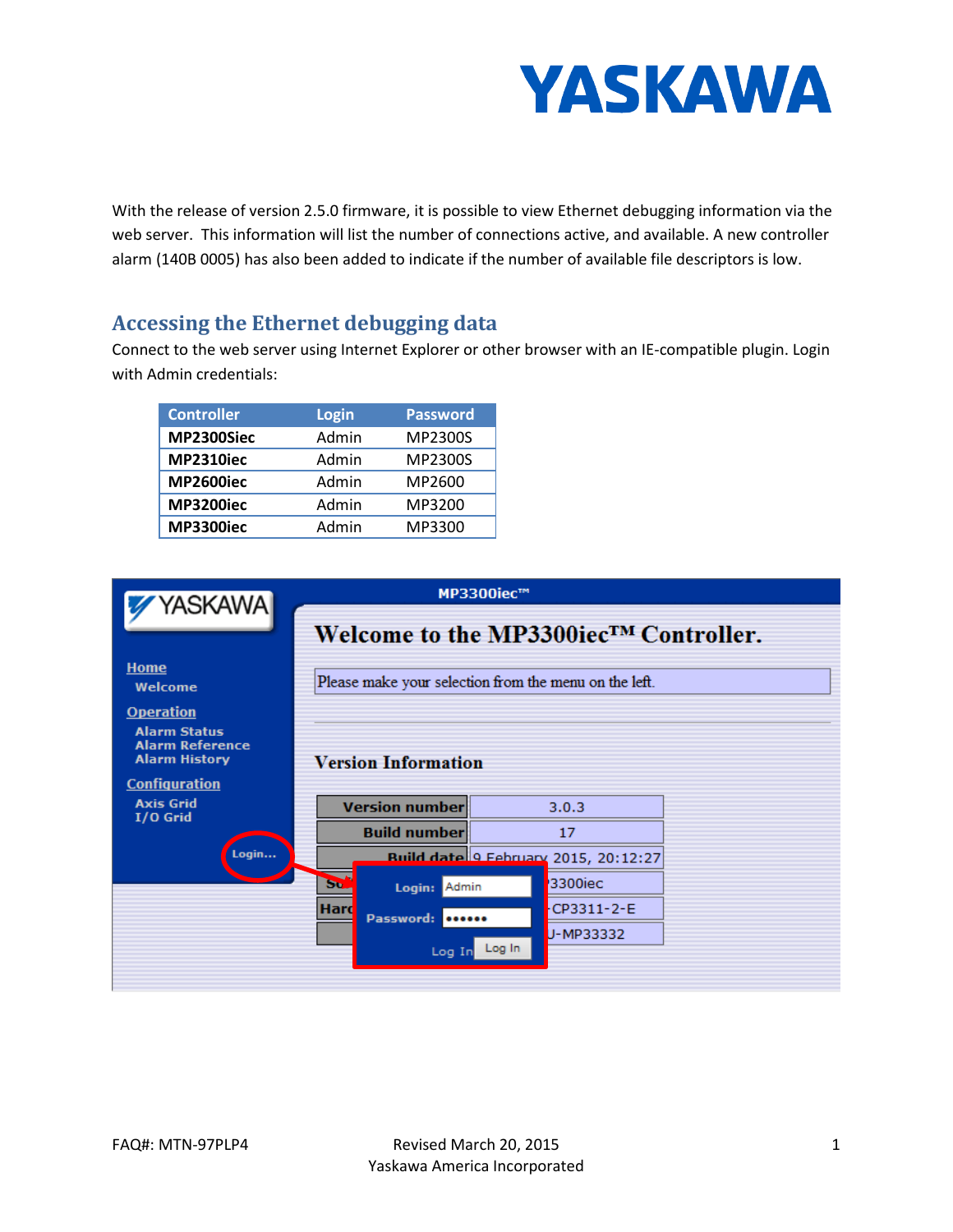

Once logged in, select the Debugging Output page from the menu, then click the Print Network Debugging Info to generate the debugging data.

| YASKAWA                                          | MP3300iec™                                                                                       |  |  |  |  |
|--------------------------------------------------|--------------------------------------------------------------------------------------------------|--|--|--|--|
|                                                  | <b>Debugging Output</b>                                                                          |  |  |  |  |
|                                                  |                                                                                                  |  |  |  |  |
| <b>Home</b>                                      | <u> Isnra-na-sh ratrotaateani asrrind no gwarrapre astio nera (mrinka)nri</u>                    |  |  |  |  |
| Welcome                                          | [2015-03-20 14:10:55.640] creating MLink-III protocol driver                                     |  |  |  |  |
| <b>Operation</b>                                 | [2015-03-20 14:10:55.640] Creating JL100 device<br>[2015-03-20 14:10:55.640] Initialize ServoNet |  |  |  |  |
| <b>Machine Operations</b>                        | [2015-03-20 14:11:04.780] Found LIO 01 option card in slot 0                                     |  |  |  |  |
| <b>Alarm Status</b>                              | [2015-03-20 14:11:04.780] AxisGroupFactory: No kinematics factory pro                            |  |  |  |  |
| <b>Alarm Reference</b>                           | [2015-03-20 14:11:04.780]<br>- system has 0 axes.                                                |  |  |  |  |
| <b>Debugging Output</b>                          | [2015-03-20 14:11:04.780] Hooking up the motionScan                                              |  |  |  |  |
|                                                  | [2015-03-20 14:11:04.780] Starting EtherNet/IP                                                   |  |  |  |  |
| <b>Configuration</b>                             | [2015-03-20 14:11:04.790] Starting RMIManager                                                    |  |  |  |  |
| <b>Axis Grid</b><br>$I/O$ Grid                   | [2015-03-20 14:11:04.790] adding objects to RMI registry                                         |  |  |  |  |
| <b>Configuration Sets</b>                        | [2015-03-20 14:11:04.790] creating RMI supervisor                                                |  |  |  |  |
| <b>Drive Parameters</b>                          | [2015-03-20 14:11:04.790] start connection server                                                |  |  |  |  |
| <b>Ethernet Config</b><br><b>Set Clock</b>       | [2015-03-20 14:11:04.790] Starting Web Services                                                  |  |  |  |  |
|                                                  | [2015-03-20 14:11:04.850] MP3300iec up and running.                                              |  |  |  |  |
| <b>Maintenance</b>                               | [2015-03-20 14:11:04.880]<br>IP Address: 192.168.207.198                                         |  |  |  |  |
| <b>Project Archive</b>                           | [2015-03-20 14:11:04.980] I/O Driver Error 340c0100: DigitalIODriver,                            |  |  |  |  |
| <b>Update Firmware</b><br><b>Initialize SRAM</b> | [2015-03-20 14:11:05.270] I/O Driver Error 340c0100: DigitalIODriver,                            |  |  |  |  |
| <b>Reboot</b>                                    | C                                                                                                |  |  |  |  |
|                                                  |                                                                                                  |  |  |  |  |
|                                                  | The display is a snapshot of the buffers on $03/20/2015$ at $15:16:43$ .                         |  |  |  |  |
| Logged in as: Admin                              | To see an updated buffer snapshot, press 'Refresh Now' (or select auto-refresh).                 |  |  |  |  |
| Access Level: OEM                                |                                                                                                  |  |  |  |  |
| <b>Log Out</b>                                   |                                                                                                  |  |  |  |  |
|                                                  | <b>Refresh Now</b><br>Save<br>Auto-refresh every 30<br>seconds                                   |  |  |  |  |
|                                                  |                                                                                                  |  |  |  |  |
|                                                  |                                                                                                  |  |  |  |  |
|                                                  | Print Network Debugging Info<br>Automatically every 60 seconds                                   |  |  |  |  |
|                                                  |                                                                                                  |  |  |  |  |
|                                                  |                                                                                                  |  |  |  |  |
|                                                  | Show Critical Exception Log                                                                      |  |  |  |  |

The generation of the network debugging port may take up to a minute. Once it is generated, it will be written to the Debugging Output window: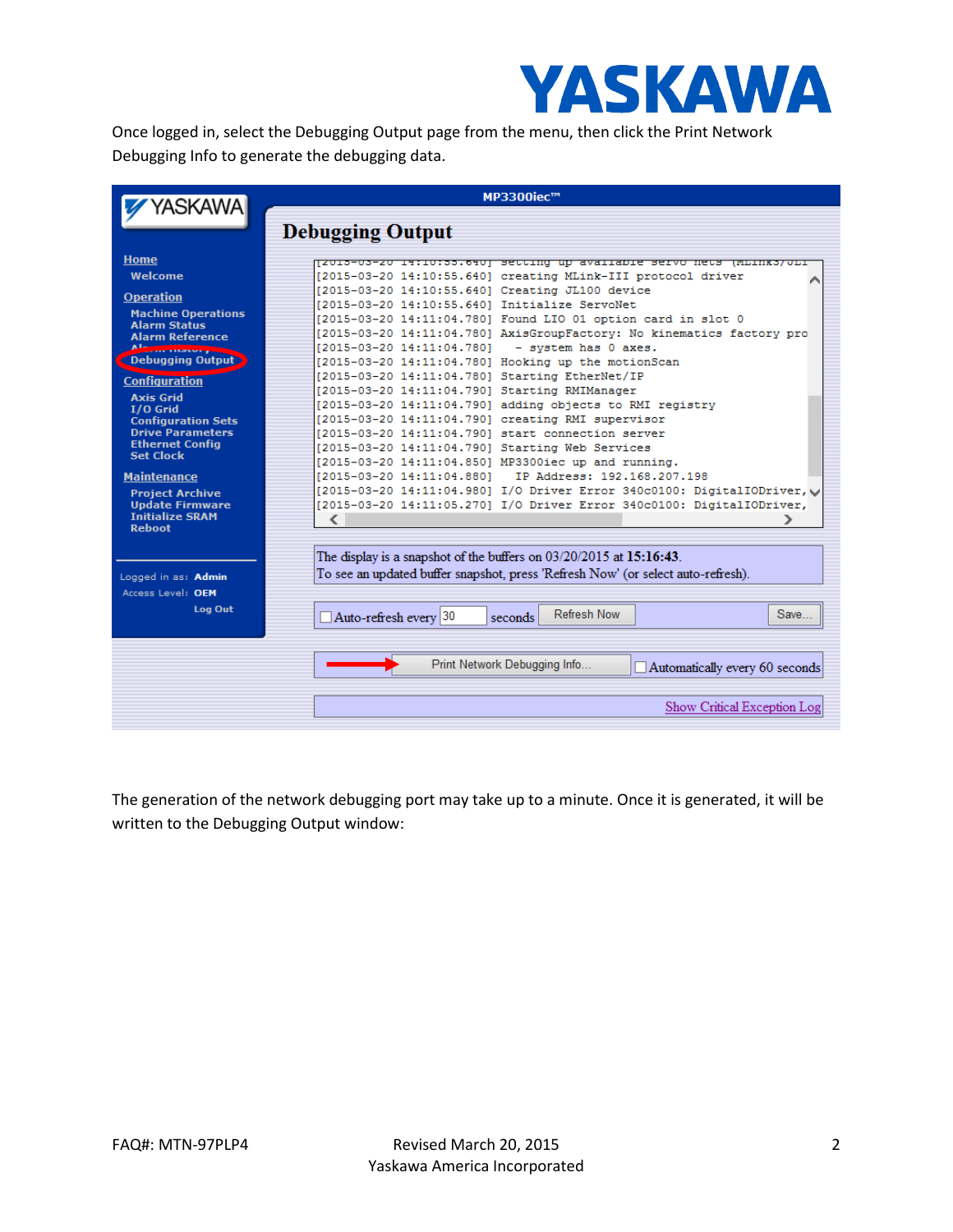|                                                                                                    |                                                                                                                                                         | ANINA W                                                        |  |
|----------------------------------------------------------------------------------------------------|---------------------------------------------------------------------------------------------------------------------------------------------------------|----------------------------------------------------------------|--|
| YASKAWA                                                                                            | <b>MP3300iec™</b>                                                                                                                                       |                                                                |  |
|                                                                                                    | <b>Debugging Output</b>                                                                                                                                 |                                                                |  |
| Home<br>Welcome                                                                                    |                                                                                                                                                         |                                                                |  |
| <b>Operation</b><br><b>Machine Operations</b>                                                      | Network Debugging Information                                                                                                                           |                                                                |  |
| <b>Alarm Status</b><br><b>Alarm Reference</b><br><b>Alarm History</b><br><b>Debugging Output</b>   | MAR 20 15:20:37:2015<br>------------- File descriptors ---------------- <br>fd name                                                                     | drv                                                            |  |
| <b>Configuration</b><br><b>Axis Grid</b><br>$I/O$ Grid                                             | 3 / tvCo/O<br>4 (socket)<br>5 (socket)                                                                                                                  | $1$ in<br>6<br>6                                               |  |
| <b>Configuration Sets</b><br><b>Drive Parameters</b><br><b>Ethernet Config</b><br><b>Set Clock</b> | 6 (socket)<br>7 (socket)<br>8 (socket)                                                                                                                  | 6<br>6<br>6                                                    |  |
| <b>Maintenance</b><br><b>Project Archive</b><br><b>Update Firmware</b>                             | 9 (socket)<br>10 /Redirect/f8f960 0 0<br>11 /Redirect/f8faf0 0 1<br>12 (socket)                                                                         | 6<br>7<br>out<br>err<br>6                                      |  |
| <b>Initialize SRAM</b><br><b>Reboot</b>                                                            |                                                                                                                                                         |                                                                |  |
| Logged in as: Admin<br>Access Level: OEM                                                           | The display is a snapshot of the buffers on 03/20/2015 at 15:20:40.<br>To see an updated buffer snapshot, press 'Refresh Now' (or select auto-refresh). |                                                                |  |
| Log Out                                                                                            | Auto-refresh every 30<br>seconds                                                                                                                        | <b>Refresh Now</b><br>Save                                     |  |
|                                                                                                    |                                                                                                                                                         | Print Network Debugging Info<br>Automatically every 60 seconds |  |
|                                                                                                    |                                                                                                                                                         | Show Critical Exception Log                                    |  |

VACVAWA

The entirety of the debugging output is shown below. There are five sections:

- The **File descriptors** table is useful to see what files are open on the system. Sockets will just display (socket), however any actual files on the file system will show their paths. This may be useful in debugging problems with corrupted files, or errors in FILE\_OPEN due to too many files open (because they're not being closed). Additionally, the number of open sockets in the file descriptor table should match the number of sockets in the socket state table.
- The **mBuf sys pool**, and **mBuf data pool** sections are for developer use only and do not contain information for the user.
- The **Routing Table** can be used to diagnose problems related to multiple IP addresses (e.g. MP2600) on complicated networks.
- The **Socket State** table shows the IP addresses of TCP devices connected to this controller and additional ports open to listen for communications.

In the output below, the controller has three active connections shown in the state ESTABLISHED:

- A web browser connection to 192.168.203.29 (port 80)
- a MWiec program monitoring on 192.168.203.28 (port 20547)
- EthernetIP connection at 192.168.207.206 (port 44818).

The table also shows five open ports in the state LISTEN (listening for any new connection request), and three open UDP ports.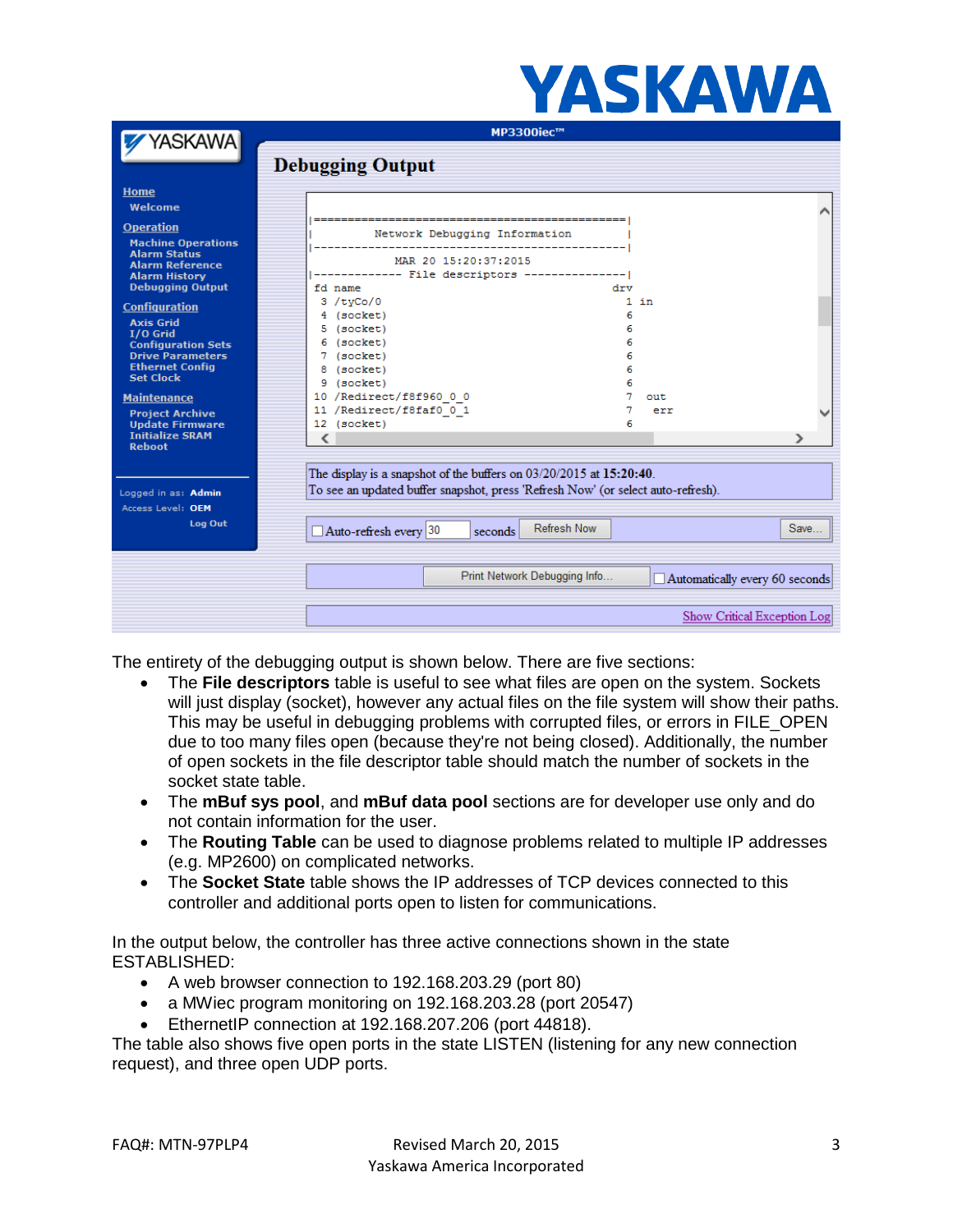

|              | Network Debugging Information           |          |
|--------------|-----------------------------------------|----------|
|              | MAR 20 15:20:37:2015                    |          |
|              | ------- File descriptors -------------- |          |
| fd<br>name   |                                         | drv      |
|              |                                         |          |
| 3<br>/tyCo/O |                                         | 1 in     |
| 4            | (socket)                                | 5        |
| 5            | (socket)                                | 5        |
| 6            | /bpf/dhcpc-arp0                         | 6        |
| 7            | (socket)                                | 5        |
| 8            | /Redirect/dff65e8 0 0                   | 7<br>out |
| 9            | (socket)                                | 5        |
| 10           | /Redirect/dff674c 0 1                   | 7<br>err |
| 11           | (socket)                                | 5        |
| 12           | (socket)                                | 5        |
| 13           | (socket)                                | 5        |
| 14           | /pipe/eiptmo                            | 2        |
| 15           | (socket)                                | 5        |
| 16           | (socket)                                | 5        |
| 17           | (socket)                                | 5        |
| 18           | (socket)                                | 5        |
| 19           | (socket)                                | 5        |

|           | mBuf sys pool -----------------                |  |
|-----------|------------------------------------------------|--|
| type      | number                                         |  |
|           |                                                |  |
| FREE : 18 |                                                |  |
| DATA :    | $\mathcal{L}$                                  |  |
| TOTAL :   | 20                                             |  |
|           | number of mbufs: 20                            |  |
|           | number of times failed to find space: 0        |  |
|           | number of times waited for space: 0            |  |
|           | number of times drained protocols for space: 0 |  |

CLUSTER POOL TABLE

| Size | clusters | free | usage | minsize | maxsize | empty |  |
|------|----------|------|-------|---------|---------|-------|--|
| 20   | 250      | 217  | 88    | 8       | 20      |       |  |
| 44   | 200      | 193  | 19    | 24      | 40      |       |  |
| 96   | 100      | 88   | 23    | 48      | 84      |       |  |
| 172  | 150      | 138  | 32    | 116     | 160     |       |  |
| 292  | 100      | 91   | 37    | 176     | 216     |       |  |
| 664  | 200      | 176  | 70    | 384     | 556     |       |  |
| 1144 | 30       | 30   | 0     | 1144    | 1144    |       |  |
|      |          |      |       |         |         |       |  |